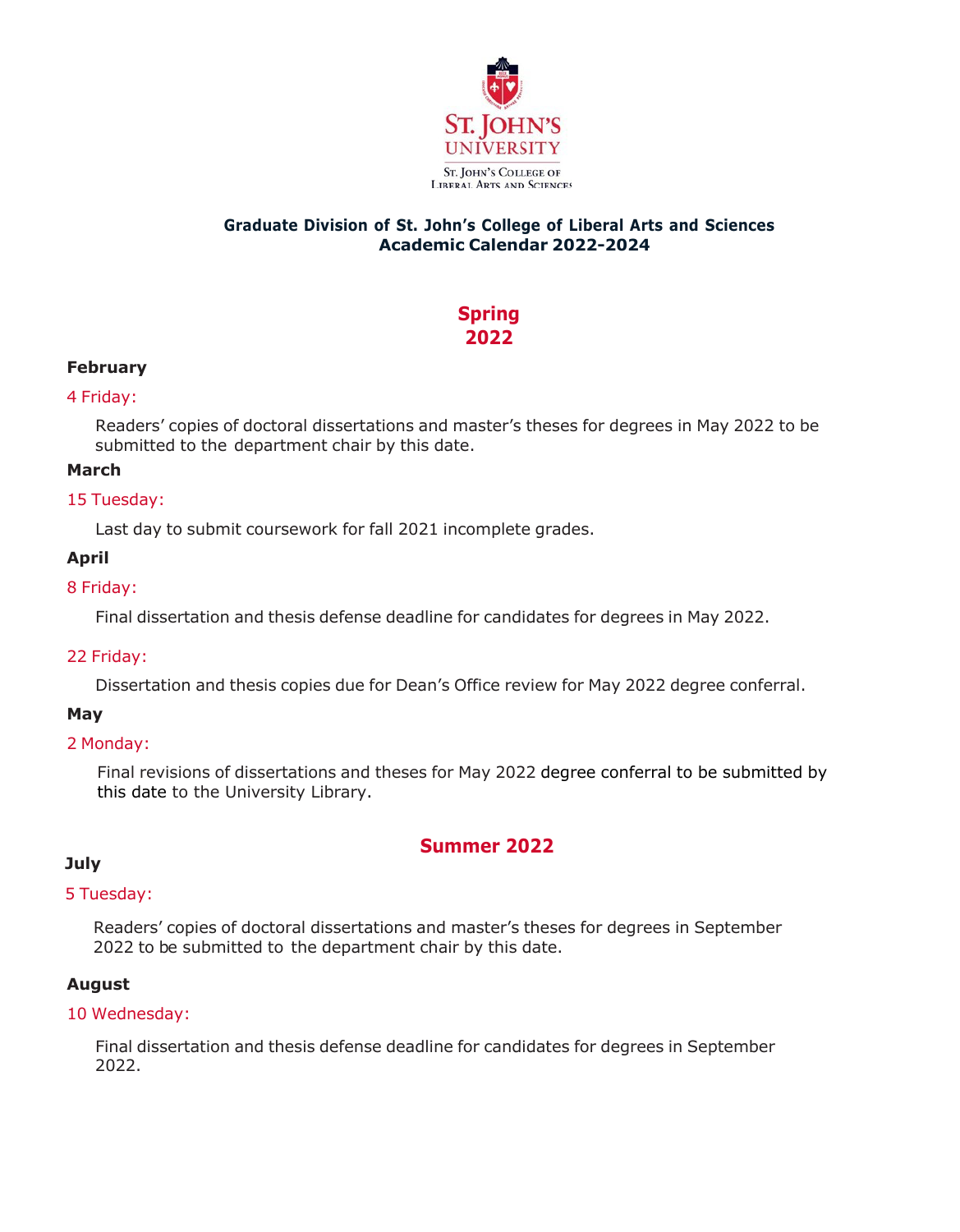# **September**

#### 7 Wednesday:

Dissertation and thesis copies due for Dean's Office review for September 2022 degree conferral.

#### 14 Wednesday:

Final revisions for dissertations and theses for September 2022 degree conferral to be submitted by this date to the University Library.

#### **October**

#### 15 Saturday:

Last day to submit coursework for spring 2022 incomplete grades.

#### 17 Monday:

Readers' copies of doctoral dissertations and master's theses for degrees in January 2023 to besubmitted to the department chair by this date.

#### 31 Monday:

Final dissertation and thesis defense deadline for candidates for degrees in January 2023.

#### **November**

#### 21 Monday:

Dissertation and thesis copies due for Dean's Office review for January 2023 degree conferral.

#### **December**

## 12 Monday:

Final revisions of dissertations and theses for January 2023 degree conferral to be submitted by this date to the University Library.

# **Spring 2023**

## **March**

#### 15 Wednesday:

Last day to submit coursework for fall 2022 incomplete grades.

## 15 Wednesday:

Readers' copies of doctoral dissertations and master's theses for degrees in May 2023 to be submitted to the department chair by this date.

#### 31 Friday:

Final dissertation and thesis defense deadline for candidates for degrees in May 2023.

## **April**

## 21 Friday:

Dissertation and thesis copies due for Dean's Office review for May 2023 degree conferral.

## **May**

## 5 Friday:

Final revisions of dissertations and theses for May 2023 degree conferral to be submitted by this date to the University Library.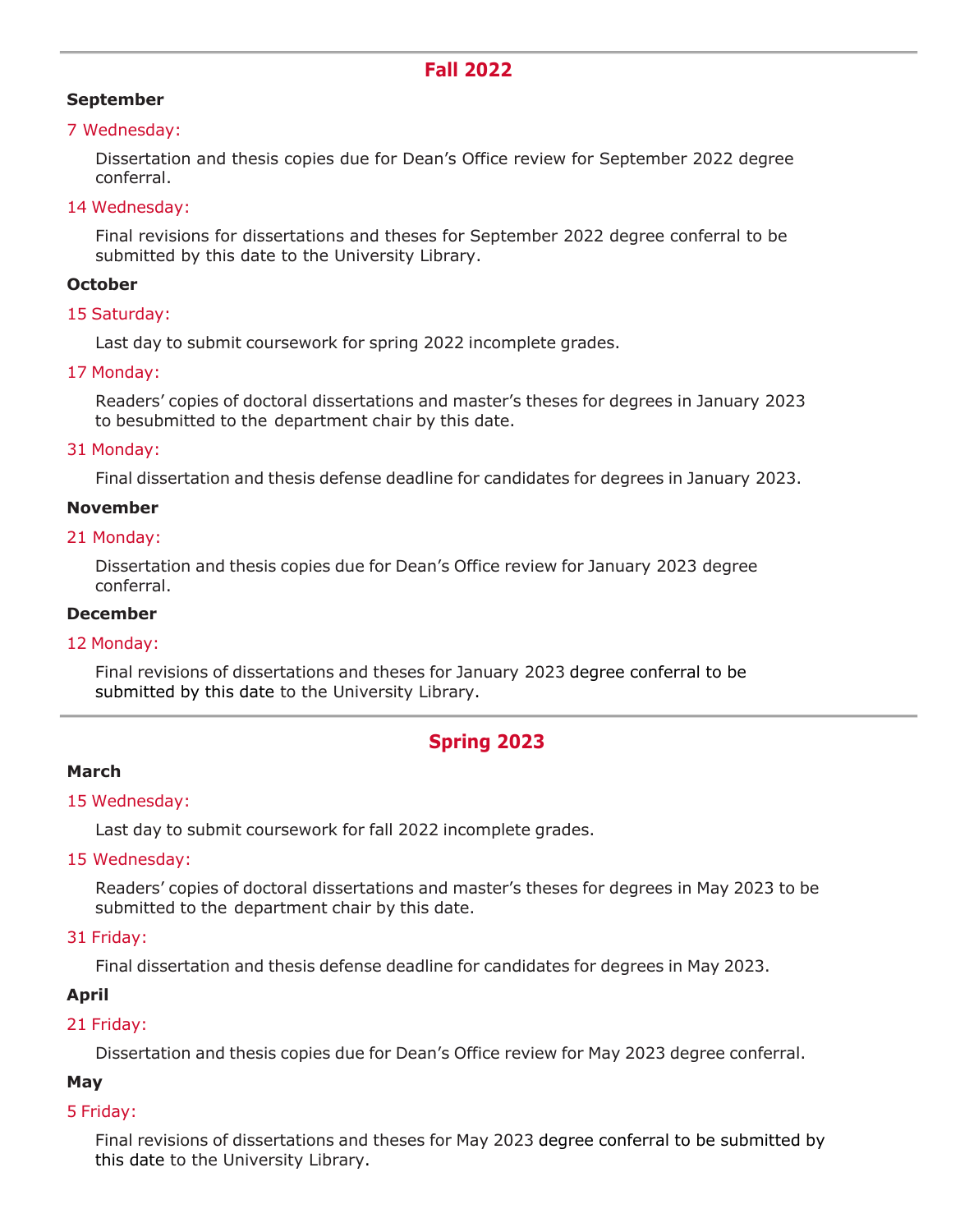# **Summer 2023**

# **July**

#### 5 Wednesday:

Readers' copies of doctoral dissertations and master's theses for degrees in September 2023 to be submitted to the department chair by this date.

## **August**

#### 9 Wednesday:

Final dissertation and thesis defense deadline for candidates for degrees in September 2023.

# **Fall 2023**

# **September**

## 6 Wednesday:

Dissertation and thesis copies due for Dean's Office review for September 2023 degree conferral.

## 13 Wednesday:

Final revisions for dissertations and theses for September 2023 degree conferral to be submitted by this date to the University Library.

## **October**

#### 15 Sunday:

Last day to submit coursework for spring 2023 incomplete grades.

#### 16 Monday:

Readers' copies of doctoral dissertations and master's theses for degrees in January 2024 to be submitted to the department chair by this date.

## 31 Tuesday:

Final dissertation and thesis defense deadline for candidates for degrees in January 2024.

## **November**

## 20 Monday:

Dissertation and thesis copies due for Dean's Office review for January 2024 degree conferral.

## **December**

#### 11 Tuesday:

Final revisions of dissertations and theses for January 2024 degree conferral to be submitted by this date to the University Library.